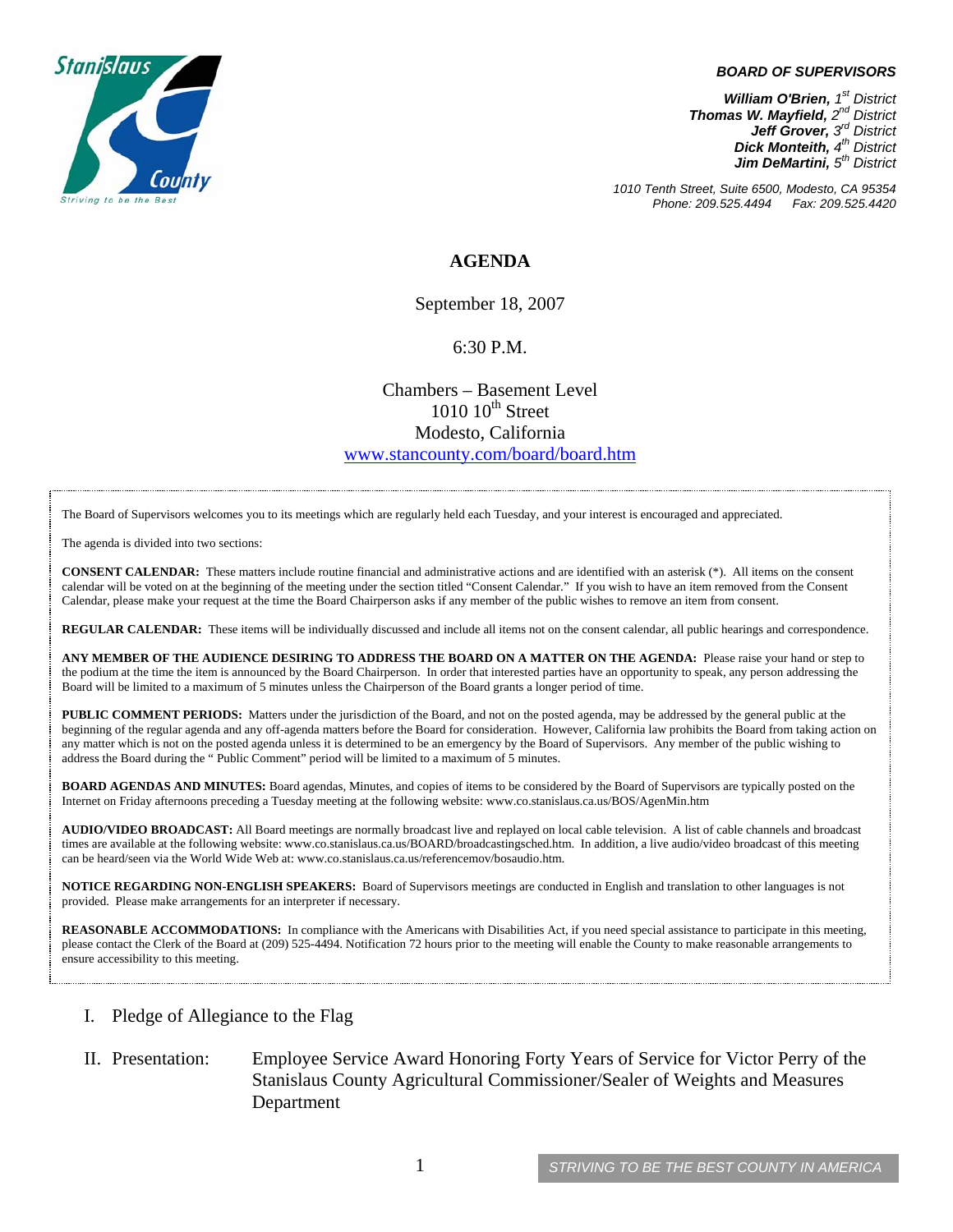## III. Public Comment Period

IV. Consent Calendar

# V. Agenda Items

- A. Miscellaneous
- \* 1. Approval of the Minutes for September 11, 2007 ([View Item\)](http://www.co.stanislaus.ca.us/bos/minutes/2007/min09-11-07.pdf)
- \* 2. Approval to Adopt and Waive the Second Reading of Ordinances:
	- a. C.S. 1004 Amending Sections 11.08.020 and 11.08.050 of the Stanislaus County Code, Adding a Red Curb Marking (No Parking Zone) and a Green Curb Marking (One Hour Parking Zone) on Reno Avenue in the Modesto Area ([View Item\)](http://www.co.stanislaus.ca.us/bos/agenda/2007/20070918/A02a.pdf)
	- b. C.S. 1007 Amending Section 6.74.020 of the Stanislaus County Code Relating to Junk Dealers and Scrap Metal Recyclers ([View Item\)](http://www.co.stanislaus.ca.us/bos/agenda/2007/20070918/A02b.pdf)
- \* 3. Acceptance of the Resignation of Holman E. King from the Denair Community Services District ([View Item\)](http://www.co.stanislaus.ca.us/bos/agenda/2007/20070918/A03.pdf)
- \* 4. Approval of Appointment of Sam Cuellar to the Economic Development Action Committee ([View Item\)](http://www.co.stanislaus.ca.us/bos/agenda/2007/20070918/A04.pdf)
- \* 5. Approval of Request from the Boy Scouts of America of the Greater Northern San Joaquin Valley for Use of Woodward Reservoir's "Tom Gate" for their Fall Camporee on October 19 and 20, 2007 ([View Item\)](http://www.co.stanislaus.ca.us/bos/agenda/2007/20070918/A05.pdf)
- \* 6. Approval to Proclaim the Week of September 30, 2007 through October 6, 2007 as Stanislaus County Diversity Awareness Week ([View Item\)](http://www.co.stanislaus.ca.us/bos/agenda/2007/20070918/A06.pdf)
- \* 7. Approval to Commend Covanta Energy Upon Receiving the STAR Status in CalOSHA's Voluntary Protection Program ([View Item\)](http://www.co.stanislaus.ca.us/bos/agenda/2007/20070918/A07.pdf)
- B. Chief Executive Office
- \* 1. Approval to Adopt the Recommendations of the Nuisance Abatement Hearing Board (Environmental Resources) Regarding the Following Properties:
	- a. 1701 S. Golden State Boulevard, Turlock, CA, CE No. 07-43 ([View Item\)](http://www.co.stanislaus.ca.us/bos/agenda/2007/20070918/B01a.pdf)
	- b. 205 S. Santa Ana Avenue, Modesto, CA, CE No. 07-159 ([View Item\)](http://www.co.stanislaus.ca.us/bos/agenda/2007/20070918/B01b.pdf)
	- c. 3231 Paradise Road, Modesto, CA, CE No. 07-187 ([View Item\)](http://www.co.stanislaus.ca.us/bos/agenda/2007/20070918/B01c.pdf)
- \* 2. Approval of the In-Home Supportive Services Public Authority of Stanislaus County Administrative Rate - Community Services Agency ([View Item\)](http://www.co.stanislaus.ca.us/bos/agenda/2007/20070918/B02.pdf)
- \* 3. Approval of the Agreement and Memorandum of Understanding with the State Department of Health for AIDS Services from July 1, 2007 through June 30, 2010 - Health Services Agency ([View Item\)](http://www.co.stanislaus.ca.us/bos/agenda/2007/20070918/B03.pdf)
- \* 4. Consideration and Approval of Response to the Remainder of the 2006-2007 Stanislaus County Civil Grand Jury Final Report - Chief Executive Office ([View Item\)](http://www.co.stanislaus.ca.us/bos/agenda/2007/20070918/B04.pdf)
	- 5. Consideration of the Mental Health Board Annual Report Behavioral Health and Recovery Services ([View Item\)](http://www.co.stanislaus.ca.us/bos/agenda/2007/20070918/B05.pdf)
- C. Department of Public Works
- \* 1. Approval to Introduce and Waive the First Reading of an Ordinance to Amend Section 11.08.120 of the Stanislaus County Code, Adding a No Truck Parking Zone on Lander Avenue in the Turlock Area ([View Item\)](http://www.co.stanislaus.ca.us/bos/agenda/2007/20070918/C01.pdf)
- \* 2. Approval to Introduce and Waive the First Reading of an Ordinance to Amend Section 11.16.030 of the Stanislaus County Code, Adding a Fourteen Thousand Pound Weight Limit on Sonora Avenue in the Modesto Area ([View Item\)](http://www.co.stanislaus.ca.us/bos/agenda/2007/20070918/C02.pdf)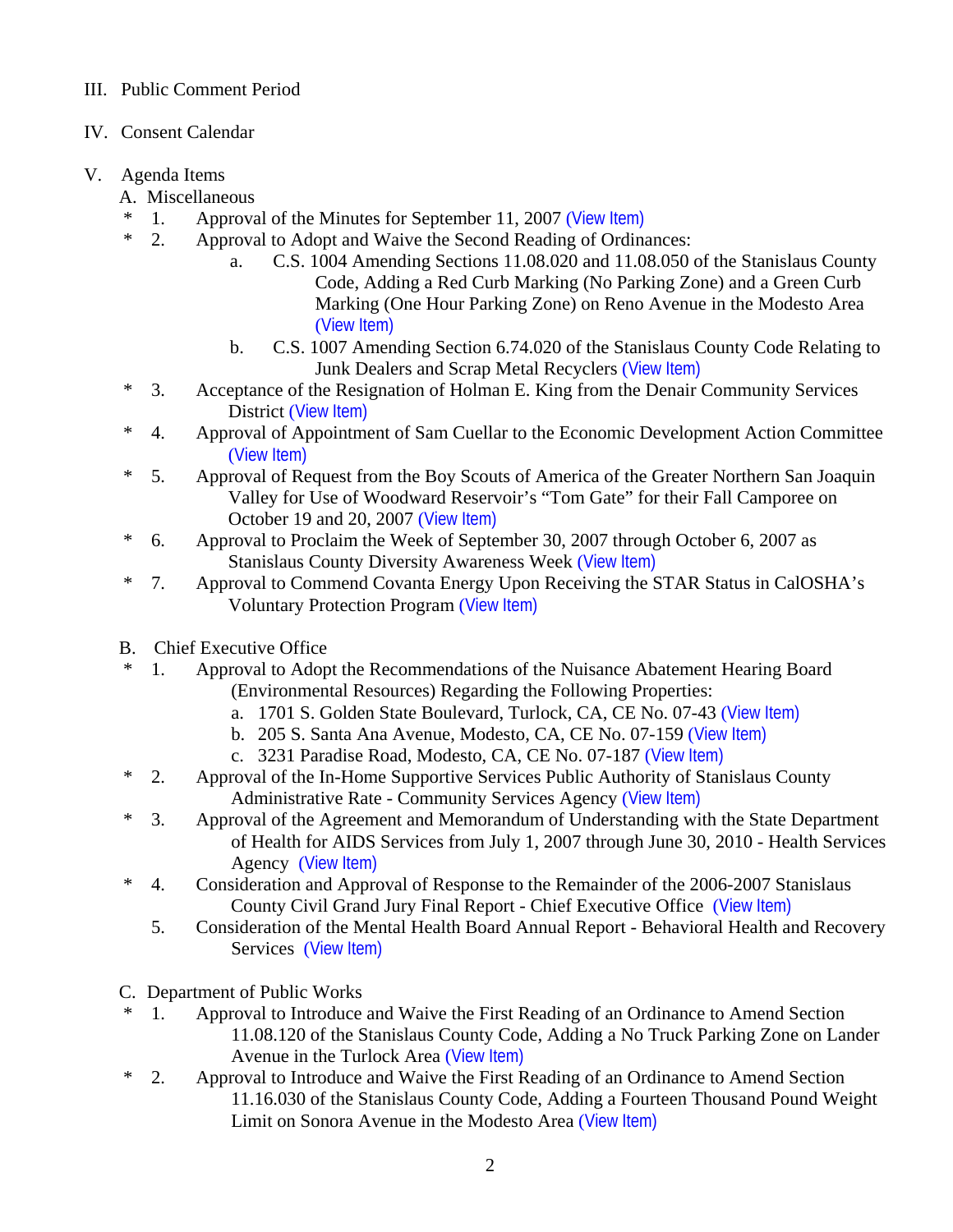- \* 3. Approval of Purchase Agreement to Acquire Road Right-of-Way for the Albers Road at Milnes Road Intersection Project, Parcel Owners J.E. Cargill and Virginia Cargill, APN: 014-033-004 ([View Item\)](http://www.co.stanislaus.ca.us/bos/agenda/2007/20070918/C03.pdf)
- \* 4. Approval of the Balancing Contract Change Order and the Contract Increase with Teichert Construction, Inc., of Turlock, California, for the Construction of the Geer Road at Fox Road Intersection Improvement Project ([View Item\)](http://www.co.stanislaus.ca.us/bos/agenda/2007/20070918/C04.pdf)
- \* 5. Approval to Award Contract to Applegate Johnston, Inc., of Ceres, California for the Fink Road Landfill Fence Replacement Project ([View Item\)](http://www.co.stanislaus.ca.us/bos/agenda/2007/20070918/C05.pdf)
- D. Department of Planning and Community Development
- \* 1. Approval to Set a Public Hearing for October 2, 2007 at 9:15 a.m. to Consider an Appeal for Use Permit Application No. 2002-30, Salida Hulling Association ([View Item\)](http://www.co.stanislaus.ca.us/bos/agenda/2007/20070918/D01.pdf)
- E. County Counsel
- \* 1. Approval to Introduce and Waive the First Reading of an Ordinance Amending Section 10.13.010 C. of the Stanislaus County Code Regarding Card Room Regulations ([View Item\)](http://www.co.stanislaus.ca.us/bos/agenda/2007/20070918/E01.pdf)
- VI. Scheduled Matters

### 6:40 p.m. Sitting as the In-Home Supportive Services Public Authority ([View Item\)](http://www.co.stanislaus.ca.us/bos/agenda/2007/20070918/PH640.pdf)

- I. Call to Order
- II. Consent Calendar (Those Items Marked with an \*)
	- \*A. Approval of the Minutes of July 24, 2007
- III. Correspondence A. None
- IV. Public Hearings A. None
- V. Agenda Items
	- A. Approval of the In-Home Supportive Services Public Authority of Stanislaus County Administrative Rate
- VI. Public Forum
- VII. Adjournment
- VII. Correspondence
	- 1. This Board has received a copy of "Diabetes: The Growing Epidemic", a Health Policy Research Brief from the University of California, Los Angeles. ([View Item\)](http://www.co.stanislaus.ca.us/bos/agenda/2007/20070918/Corr01.pdf) (Recommendation: Refer to the Health Services Agency.)
	- 2. This Board has received a copy of the 2006-07 Chancellor's Annual Report and Honor Roll of Donors for the University of California, Merced. ([View Item\)](http://www.co.stanislaus.ca.us/bos/agenda/2007/20070918/Corr02.pdf) (Recommendation: Acknowledge report.)
	- 3. This Board has received three notices from the State of California Fish and Game Commission regarding regulatory actions relating to Ecological Reserves; Prohibition Against Feeding Big Game Mammals; and, Sports Fishing Cleanup Regulations. ([View Item\)](http://www.co.stanislaus.ca.us/bos/agenda/2007/20070918/Corr03.pdf) (Recommendation: Refer to the Fish and Wildlife Committee and the Department of Parks and Recreation.)